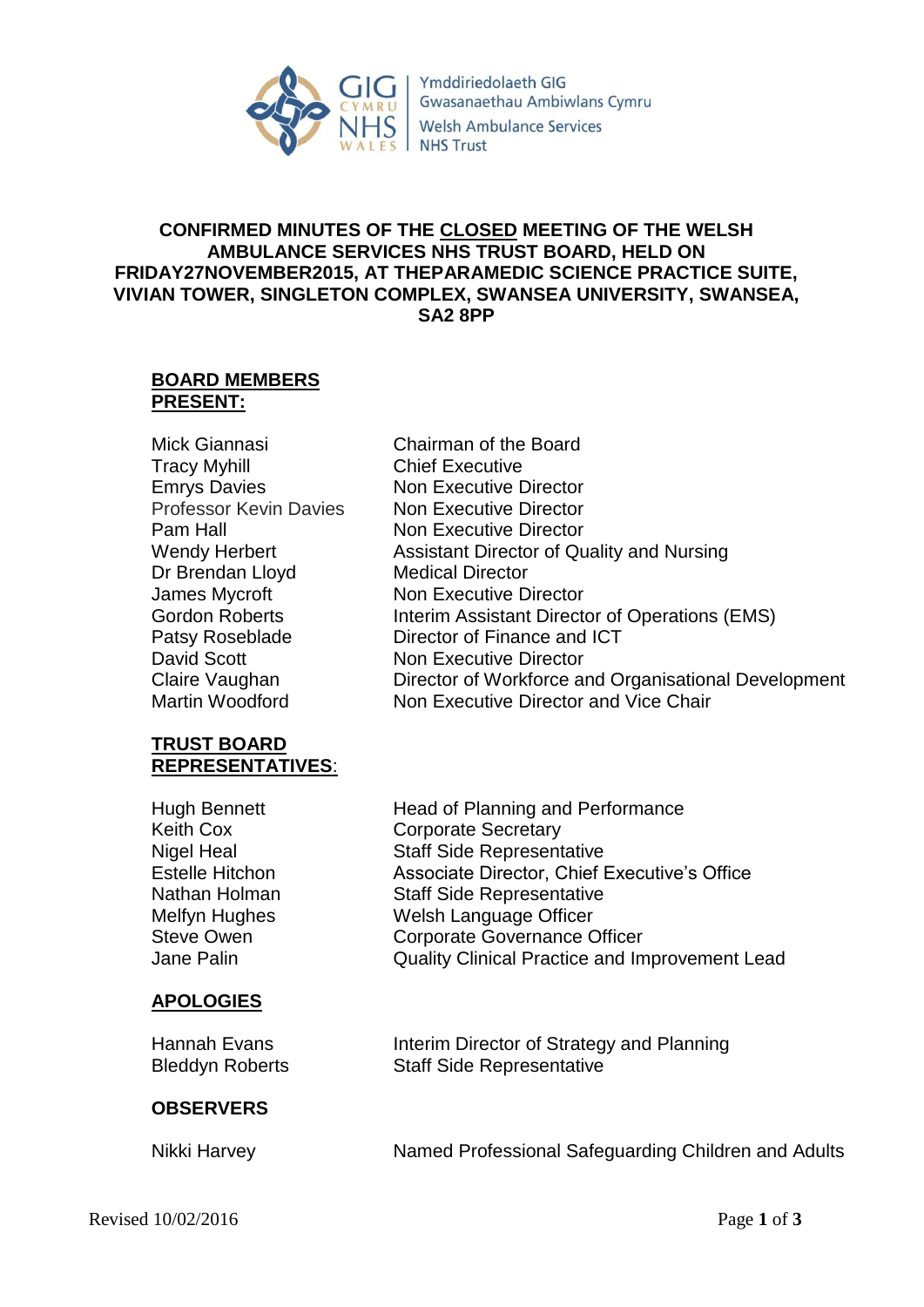### **30/15 PROCEDURAL MATTERS**

The Chairman advised that item 4.1, Legal Cases Update was to be deferred to the next meeting of the Trust Board.

### **RESOLVED: That**

## **(1) the standing declaration of Mr Emrys Davies as a retired member of UNITEbe noted; and**

**(2) Item 4.1, Legal Cases Update be deferred to the next Trust Board meeting be noted.**

### **31/15 SERIOUS ADVERSE INCIDENTS – POSITION STATEMENT**

**RESOLVED: That the update be noted and it be deferred to the next meeting for a more detailed discussion.**

### **32/15 NEW CLINICAL MODEL: PERFORMANCE REPORT – OCTOBER 2015**

**RESOLVED: That the update be noted.**

### **33/15 MAKING PRUDENT HEALTHCARE HAPPEN**

The Assistant Director of Quality and Nursing presented the Board with an overview in termsof the Trust's methodology with regard to the presentation of the plan to both the Minister for Health and Social Services and the Deputy Minister for Health. The Board were also advised on the process of submitting the 2,000 word essay to Welsh Government.

## **RESOLVED: That**

- **(1) the Trust's approach to making prudent healthcare happen be agreed;**
- **(2) the paper be discussed at Trust Board on 27 November 2015; and**
- **(3) the final submission of the essay be completed by the Associate Director to the CEO and sent to Welsh Government no later than 30 November 2015.**

#### **34/15 KEY ASPECTS OF THE PRUDENT HEALTHCARE PLAN**

The Associate Director, Chief Executive's Officeprovided the Board with further details in terms of the prudent healthcare plan essay which was being submitted to Welsh Government.

The Board discussed the contents of the essay in greater detail making reference to certain specifics within it which required further exploration and examination prior to its submission with particular emphasis that the essay be limited to 2,000 words as requested by Welsh Government.